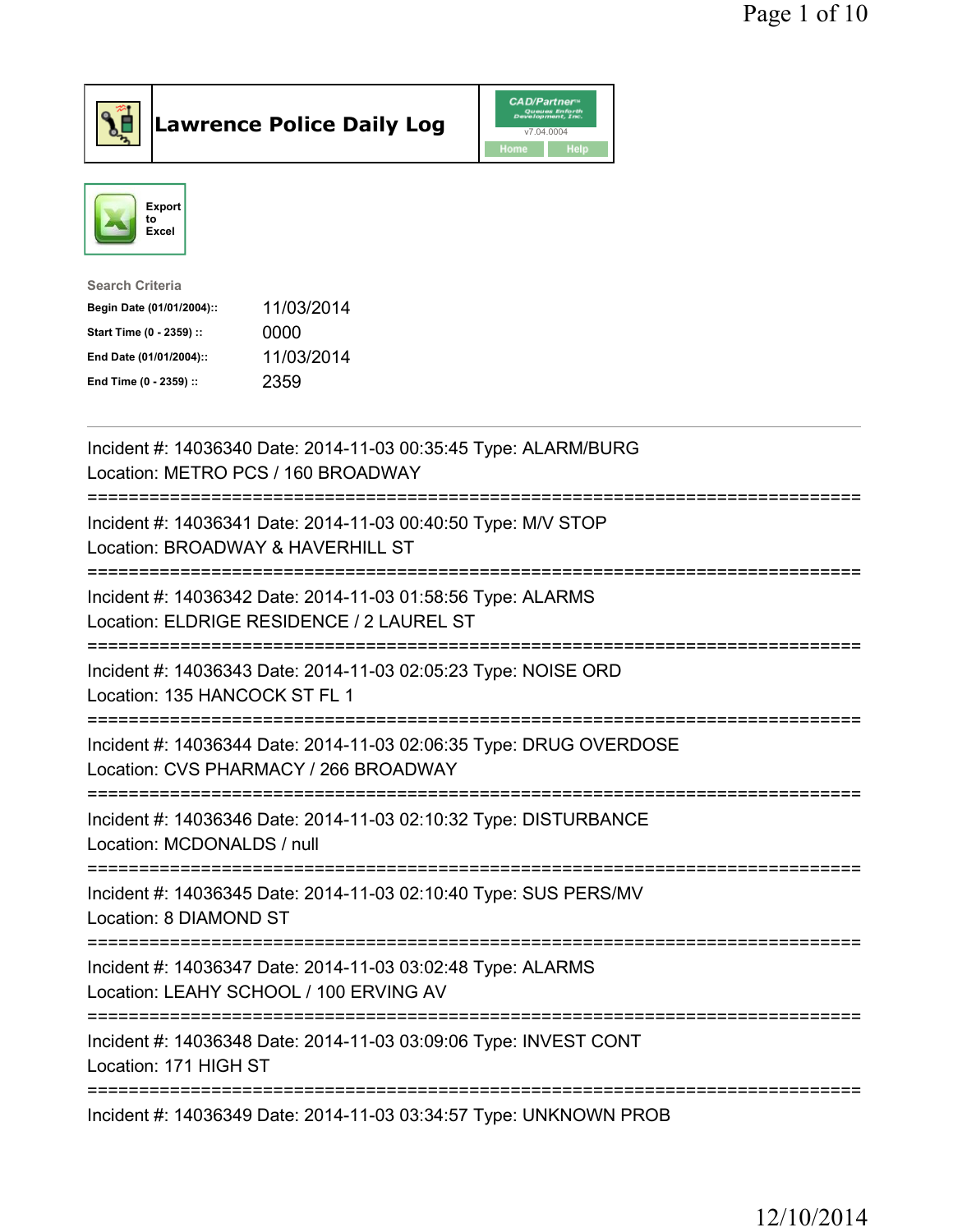Location: 107 SARATOGA ST FL 2 =========================================================================== Incident #: 14036350 Date: 2014-11-03 03:52:25 Type: ALARMS Location: PAPPY'S GROCERY / 205 S UNION ST =========================================================================== Incident #: 14036351 Date: 2014-11-03 04:06:30 Type: ALARMS Location: DUNKIN DONUTS / 608 S UNION ST =========================================================================== Incident #: 14036352 Date: 2014-11-03 04:56:40 Type: NOISE ORD Location: 157 SALEM ST FL 3 =========================================================================== Incident #: 14036353 Date: 2014-11-03 06:28:52 Type: TRESPASSING Location: 351 ESSEX ST FL 4 =========================================================================== Incident #: 14036354 Date: 2014-11-03 06:37:05 Type: CK WELL BEING Location: 2 MUSEUM SQ #807 =========================================================================== Incident #: 14036355 Date: 2014-11-03 07:19:17 Type: UNKNOWN PROB Location: 18 SHAWSHEEN CT =========================================================================== Incident #: 14036356 Date: 2014-11-03 07:29:59 Type: UNWANTEDGUEST Location: FAMILY SERVICES / 430 N CANAL ST FL 2 =========================================================================== Incident #: 14036357 Date: 2014-11-03 07:37:13 Type: M/V STOP Location: 1 PARKER ST =========================================================================== Incident #: 14036358 Date: 2014-11-03 08:01:02 Type: AUTO ACC/NO PI Location: 7 SARATOGA ST =========================================================================== Incident #: 14036359 Date: 2014-11-03 08:02:35 Type: UNWANTEDGUEST Location: LAWRENCE DISTRICT COURT / 2 APPLETON ST =========================================================================== Incident #: 14036360 Date: 2014-11-03 08:25:14 Type: STOL/MV/PAS Location: 107 SARATOGA ST =========================================================================== Incident #: 14036361 Date: 2014-11-03 08:42:58 Type: SPECIAL CHECK Location: 2 INMAN ST =========================================================================== Incident #: 14036362 Date: 2014-11-03 08:48:14 Type: TOW OF M/V Location: 90 LOWELL ST =========================================================================== Incident #: 14036363 Date: 2014-11-03 08:54:55 Type: LOST PROPERTY Location: 13 GROTON ST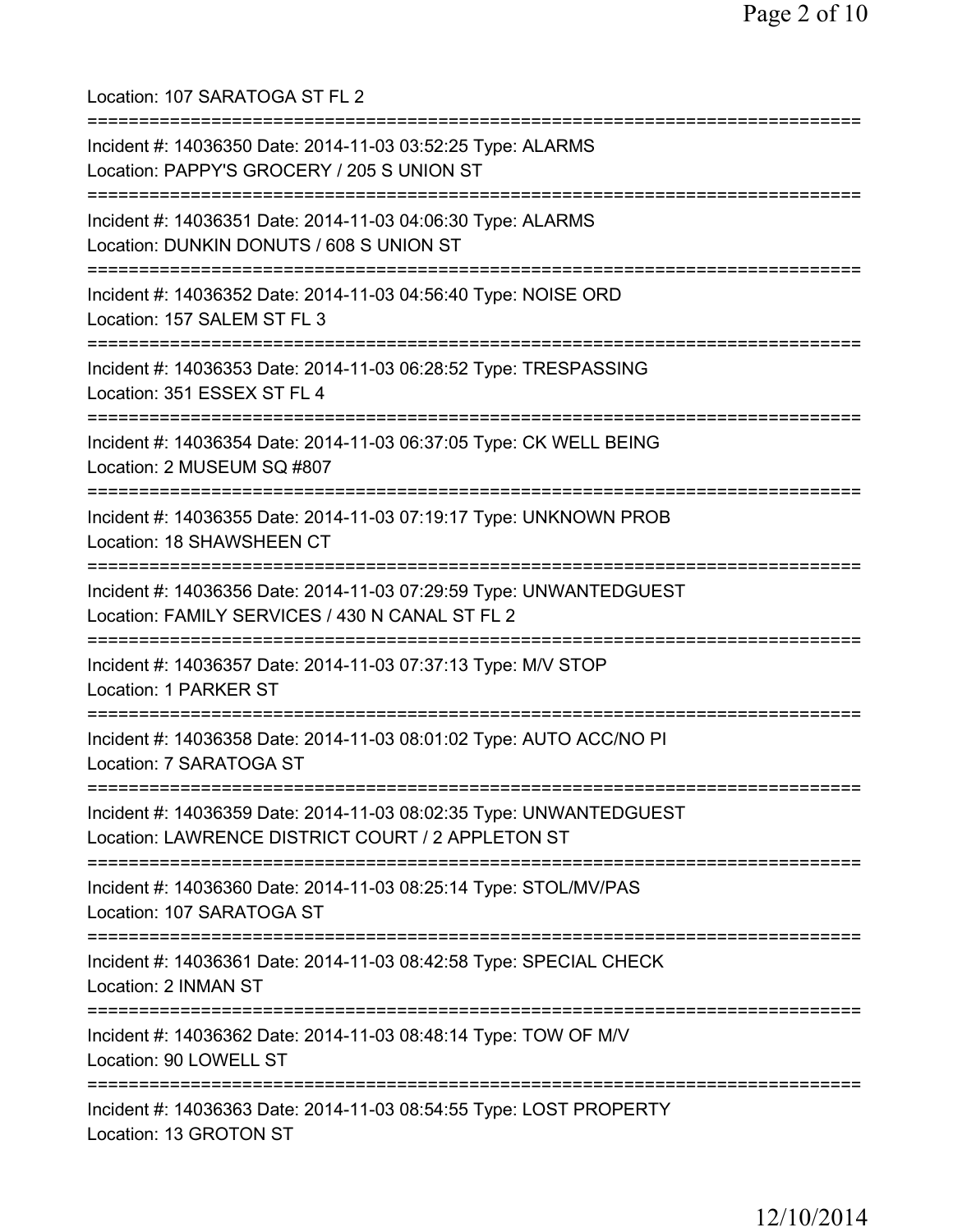| Incident #: 14036364 Date: 2014-11-03 09:05:50 Type: LIC PLATE STO<br>Location: 62 MARKET ST                                                                 |
|--------------------------------------------------------------------------------------------------------------------------------------------------------------|
| Incident #: 14036365 Date: 2014-11-03 09:12:04 Type: ALARM/BURG<br>Location: HIDALGO AUTO ACCESSORIES / 402 BROADWAY                                         |
| Incident #: 14036366 Date: 2014-11-03 09:35:23 Type: PARK & WALK<br>Location: BROADWAY & COMMON ST                                                           |
| Incident #: 14036367 Date: 2014-11-03 09:45:13 Type: AUTO ACC/NO PI<br><b>Location: CENTRAL BRIDGE</b>                                                       |
| Incident #: 14036368 Date: 2014-11-03 10:10:12 Type: A&B PAST<br>Location: 70 N PARISH RD                                                                    |
| Incident #: 14036369 Date: 2014-11-03 10:19:33 Type: THREATS<br>Location: 156 SARATOGA ST                                                                    |
| =====================================<br>Incident #: 14036370 Date: 2014-11-03 10:22:41 Type: LIC PLATE STO<br>Location: 61 AMES ST<br>===================== |
| Incident #: 14036371 Date: 2014-11-03 10:31:18 Type: 209A/SERVE<br>Location: 40 LAWRENCE ST                                                                  |
| Incident #: 14036373 Date: 2014-11-03 10:36:55 Type: LARCENY/PAST<br>Location: 26 MT VERNON ST                                                               |
| Incident #: 14036372 Date: 2014-11-03 10:38:24 Type: M/V STOP<br>Location: ESSEX ST & JACKSON ST                                                             |
| Incident #: 14036375 Date: 2014-11-03 10:40:34 Type: B&E/ATTEMPY<br>Location: NEW ENGLAND AUTO SERVICE / 94 UNION ST                                         |
| Incident #: 14036374 Date: 2014-11-03 10:40:57 Type: HIT & RUN M/V<br>Location: 25 MARSTON ST                                                                |
| Incident #: 14036376 Date: 2014-11-03 10:54:17 Type: M/V STOP<br>Location: 499 ESSEX ST                                                                      |
| Incident #: 14036377 Date: 2014-11-03 11:33:11 Type: 209A/SERVE<br>Location: 15 UNION ST                                                                     |
|                                                                                                                                                              |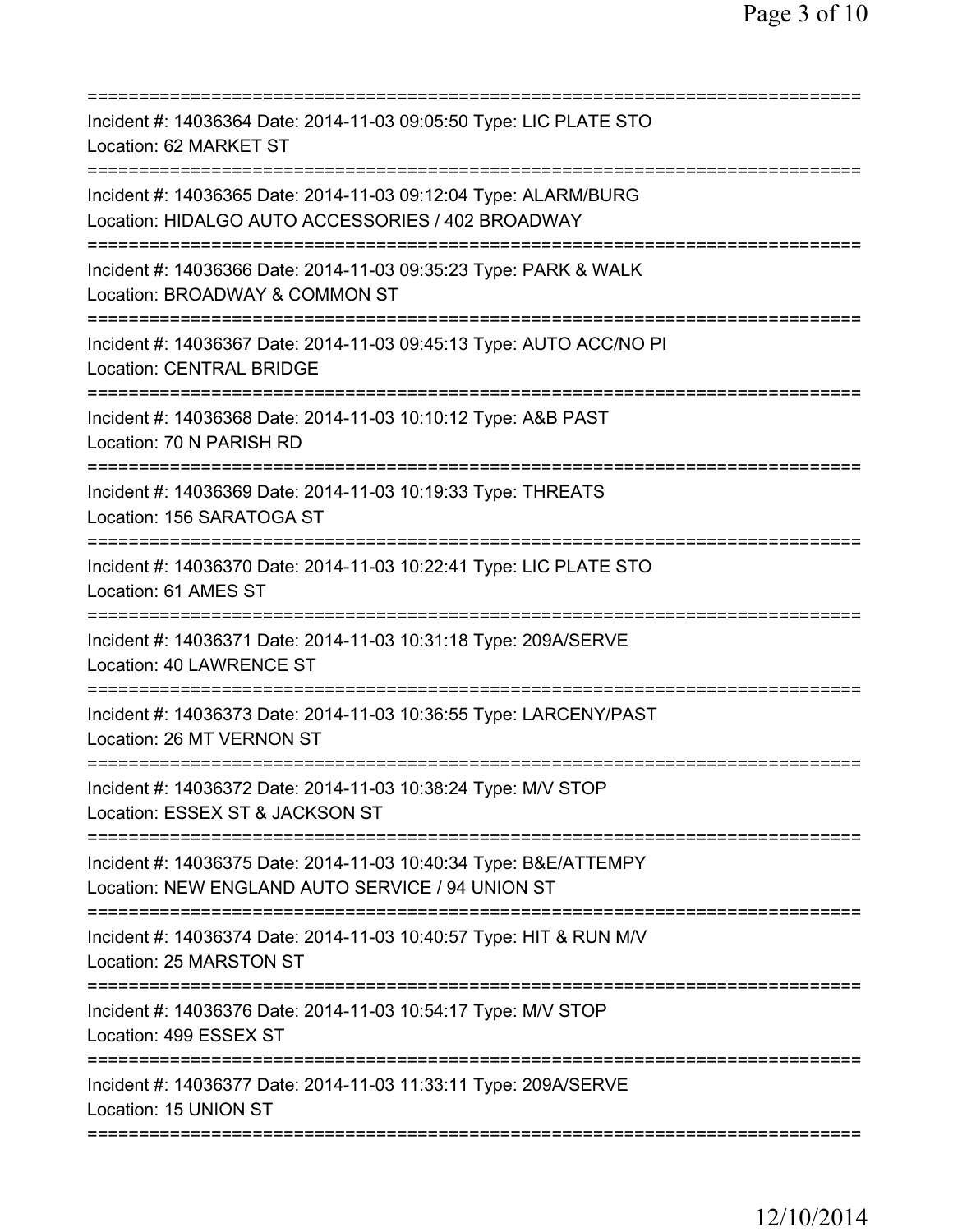| Incident #: 14036378 Date: 2014-11-03 11:34:36 Type: EXTRA SURVEIL<br>Location: BOYD ST                                            |
|------------------------------------------------------------------------------------------------------------------------------------|
| Incident #: 14036379 Date: 2014-11-03 11:36:37 Type: 209A/SERVE<br>Location: 180 ABBOTT ST                                         |
| Incident #: 14036380 Date: 2014-11-03 11:37:11 Type: 209A/SERVE<br>Location: 6 INMAN ST                                            |
| Incident #: 14036381 Date: 2014-11-03 11:45:46 Type: 209A/SERVE<br>Location: 26 INMAN ST                                           |
| ===================<br>Incident #: 14036382 Date: 2014-11-03 11:51:08 Type: 209A/SERVE<br>Location: 46A CHELMSFORD ST              |
| Incident #: 14036383 Date: 2014-11-03 11:53:38 Type: 911 HANG UP<br>Location: DR MORELL / 100 AMESBURY ST #111                     |
| Incident #: 14036384 Date: 2014-11-03 12:01:28 Type: B&E/MV/PAST<br>Location: CONSTANZA MARKET / 276 LAWRENCE ST                   |
| Incident #: 14036385 Date: 2014-11-03 12:05:15 Type: 209A/SERVE<br>Location: 8 CHELMSFORD ST                                       |
| Incident #: 14036386 Date: 2014-11-03 12:07:58 Type: 209A/SERVE<br>Location: 68 DURSO AV                                           |
| Incident #: 14036387 Date: 2014-11-03 12:10:32 Type: TOW OF M/V<br>Location: HONDA DEALER / 2 COMMONWEALTH DR                      |
| Incident #: 14036388 Date: 2014-11-03 12:11:23 Type: KEEP PEACE<br>Location: 7 EXCHANGE ST                                         |
| Incident #: 14036389 Date: 2014-11-03 12:22:51 Type: ALARM/BURG<br>Location: FIGUEROA RESD / 12 LORENZO RD                         |
| ====================================<br>Incident #: 14036390 Date: 2014-11-03 12:31:55 Type: 209A/SERVE<br>Location: 31 SARGENT ST |
| Incident #: 14036391 Date: 2014-11-03 12:43:38 Type: 209A/SERVE<br>Location: 28 JUNIPER ST                                         |
| Incident #: 14036392 Date: 2014-11-03 12:45:05 Type: M/V STOP                                                                      |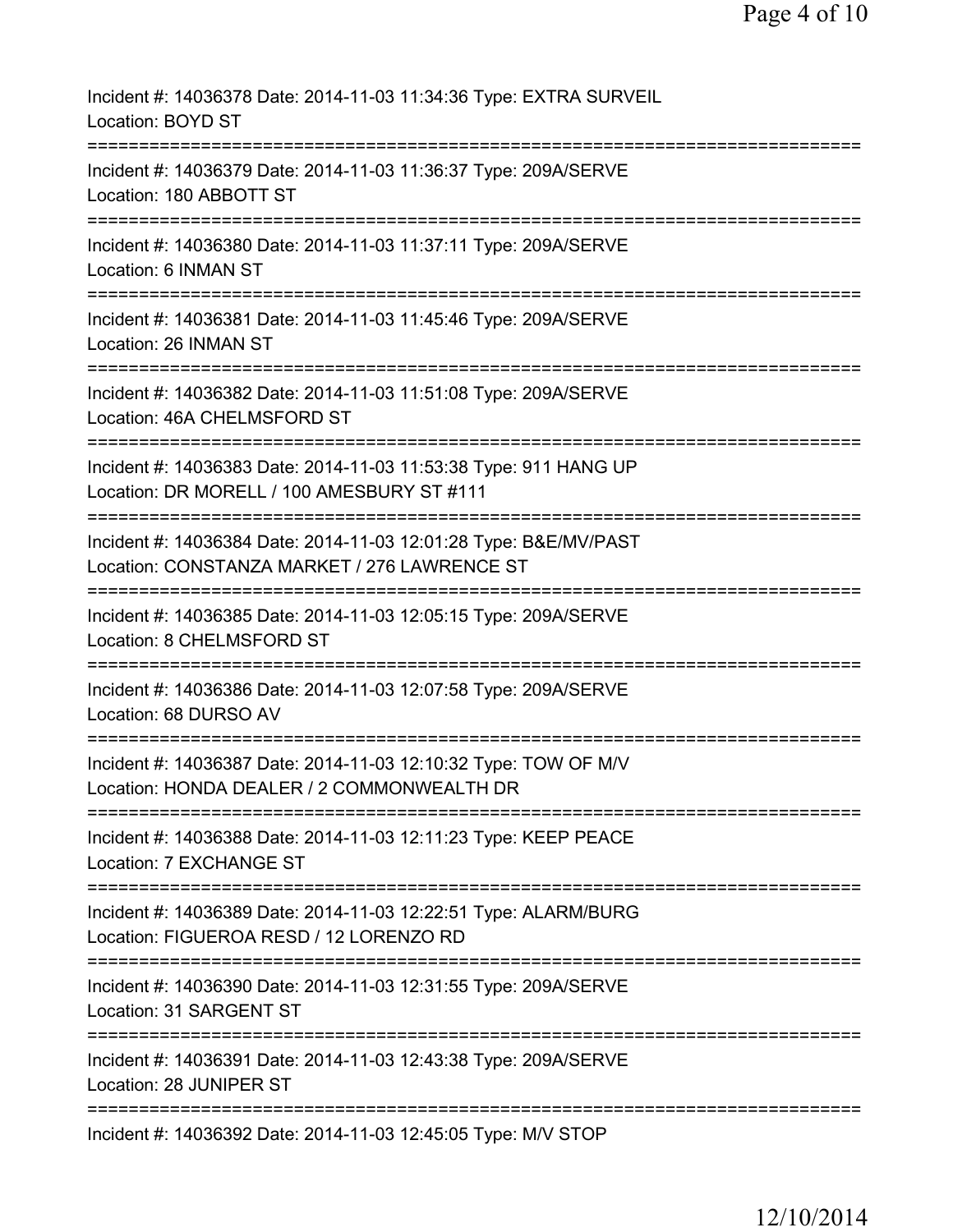Location: 178 BROADWAY =========================================================================== Incident #: 14036393 Date: 2014-11-03 12:46:38 Type: MEDIC SUPPORT Location: 28 BODWELL ST FL 1STFL =========================================================================== Incident #: 14036394 Date: 2014-11-03 12:46:57 Type: AMBULANCE ASSSI Location: 67 SAUNDERS ST FL 3 =========================================================================== Incident #: 14036395 Date: 2014-11-03 12:55:23 Type: HIT & RUN M/V Location: PARK ST & SPRUCE ST =========================================================================== Incident #: 14036396 Date: 2014-11-03 13:02:12 Type: EXTRA SURVEIL Location: 2 INMAN ST =========================================================================== Incident #: 14036397 Date: 2014-11-03 13:02:33 Type: THREATS Location: 114 AMES ST =========================================================================== Incident #: 14036398 Date: 2014-11-03 13:15:16 Type: MAL DAMAGE Location: GRACE EPISCOPAL CHURCH / 35 JACKSON ST =========================================================================== Incident #: 14036399 Date: 2014-11-03 13:56:10 Type: AMBULANCE ASSSI Location: 362 ESSEX ST =========================================================================== Incident #: 14036400 Date: 2014-11-03 13:57:24 Type: SPECIAL CHECK Location: INMAN ST =========================================================================== Incident #: 14036401 Date: 2014-11-03 14:02:25 Type: LARCENY/PAST Location: 25 COLUMBUS AV =========================================================================== Incident #: 14036402 Date: 2014-11-03 14:08:00 Type: B&E/MV/PAST Location: 328 AMES ST =========================================================================== Incident #: 14036403 Date: 2014-11-03 15:02:43 Type: LARCENY/PROG Location: RENT A CENTER / 356 ESSEX ST =========================================================================== Incident #: 14036404 Date: 2014-11-03 15:10:18 Type: DISTURBANCE Location: 50 OAK ST #APT 2 =========================================================================== Incident #: 14036405 Date: 2014-11-03 15:14:38 Type: DISTURBANCE Location: BROADWAY & LAKE ST =========================================================================== Incident #: 14036406 Date: 2014-11-03 15:26:38 Type: SUS PERS/MV Location: 9 OAKLAND RD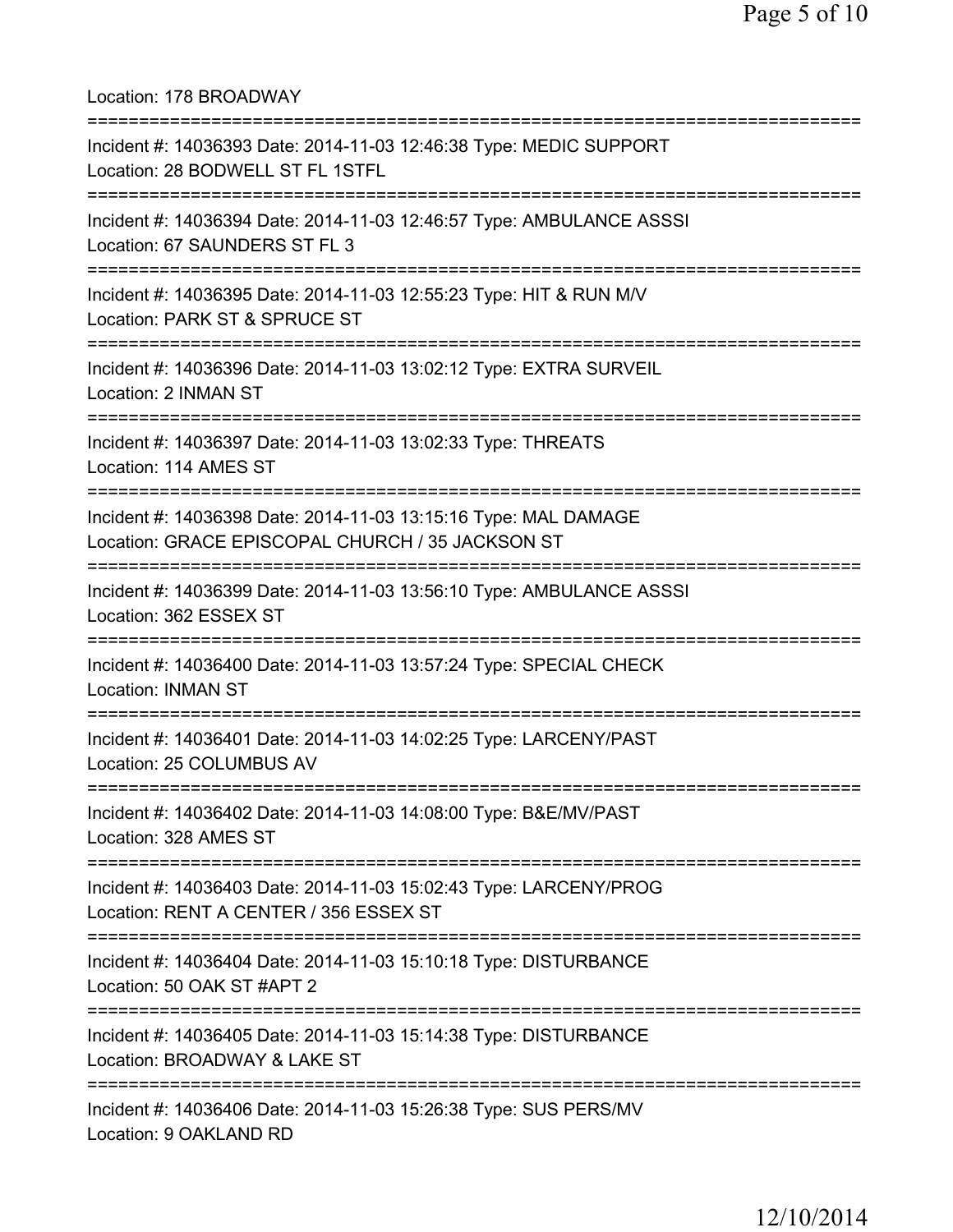| Incident #: 14036407 Date: 2014-11-03 15:36:53 Type: M/V STOP<br>Location: BROOK ST                                                  |
|--------------------------------------------------------------------------------------------------------------------------------------|
| Incident #: 14036408 Date: 2014-11-03 15:46:16 Type: NEIGHBOR PROB<br>Location: 20 BELLEVUE ST FL 2ND<br>=========================== |
| Incident #: 14036409 Date: 2014-11-03 15:54:14 Type: EXTRA SURVEIL<br><b>Location: JAMAICA ST</b>                                    |
| Incident #: 14036410 Date: 2014-11-03 15:59:05 Type: M/V STOP<br>Location: 73 WINTHROP AV                                            |
| Incident #: 14036411 Date: 2014-11-03 16:02:45 Type: M/V STOP<br>Location: TRAIN STATION / 211 MERRIMACK ST                          |
| Incident #: 14036412 Date: 2014-11-03 16:05:38 Type: HIT & RUN M/V<br>Location: 2 APPLETON ST                                        |
| Incident #: 14036413 Date: 2014-11-03 16:10:22 Type: CK WELL BEING<br>Location: 162 PROSPECT ST                                      |
| Incident #: 14036414 Date: 2014-11-03 16:11:43 Type: CK WELL BEING<br>Location: RITA HALL / 490 HAMPSHIRE ST #APT606                 |
| Incident #: 14036415 Date: 2014-11-03 16:19:22 Type: MEDIC SUPPORT<br>Location: ANDOVER ST & BROOKFIELD ST                           |
| Incident #: 14036416 Date: 2014-11-03 16:33:54 Type: UNKNOWN PROB<br>Location: 15 HAWLEY ST                                          |
| ;===================================<br>Incident #: 14036418 Date: 2014-11-03 16:57:06 Type: KEEP PEACE<br>Location: 156 SARATOGA ST |
| Incident #: 14036419 Date: 2014-11-03 17:15:08 Type: SELECTIVE ENF<br>Location: INMAN ST & S BROADWAY                                |
| Incident #: 14036420 Date: 2014-11-03 17:23:35 Type: M/V STOP<br>Location: HAMPSHIRE & BRADFORD                                      |
| Incident #: 14036421 Date: 2014-11-03 17:25:59 Type: DISTURBANCE<br>Location: 52 FOSTER ST FL 3                                      |
|                                                                                                                                      |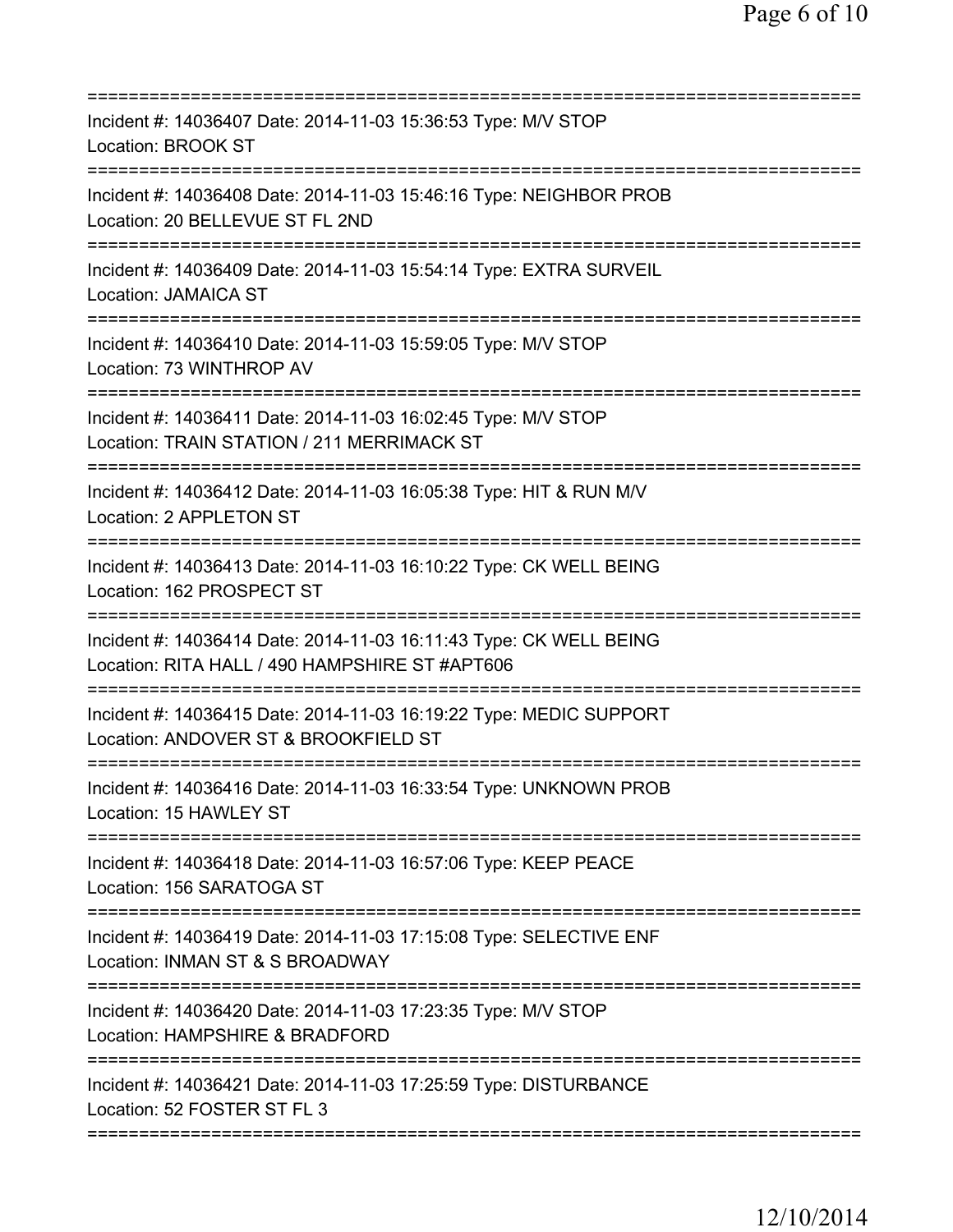| Incident #: 14036422 Date: 2014-11-03 17:35:38 Type: M/V STOP<br>Location: BROADWAY & CROSS ST                                                   |
|--------------------------------------------------------------------------------------------------------------------------------------------------|
| Incident #: 14036423 Date: 2014-11-03 17:36:34 Type: M/V STOP<br>Location: BROADWAY & CONCORD ST                                                 |
| Incident #: 14036424 Date: 2014-11-03 17:44:01 Type: NEIGHBOR PROB<br>Location: 178 UNION ST #3                                                  |
| Incident #: 14036425 Date: 2014-11-03 17:45:49 Type: AUTO ACC/PI<br>Location: RT 28 & RT 495                                                     |
| Incident #: 14036426 Date: 2014-11-03 17:48:30 Type: 911 HANG UP<br>Location: 178 WALNUT ST #3                                                   |
| Incident #: 14036427 Date: 2014-11-03 17:55:13 Type: LARCENY/PAST<br>Location: 95 JACKSON ST                                                     |
| Incident #: 14036428 Date: 2014-11-03 17:58:37 Type: M/V STOP<br>Location: 139 JACKSON ST                                                        |
| Incident #: 14036429 Date: 2014-11-03 18:03:46 Type: DRUG OVERDOSE<br>Location: 208 CARLETON ST FL 2                                             |
| Incident #: 14036430 Date: 2014-11-03 18:08:44 Type: M/V STOP<br>Location: 417 CANAL ST                                                          |
| ------------------<br>Incident #: 14036431 Date: 2014-11-03 18:13:21 Type: ALARM/BURG<br>Location: NEW ENGLAND CONF UNITED METHOD / 276 ESSEX ST |
| Incident #: 14036432 Date: 2014-11-03 18:26:18 Type: AUTO ACC/PED<br>Location: E HAVERHILL ST & MARSTON ST                                       |
| Incident #: 14036434 Date: 2014-11-03 18:41:39 Type: M/V STOP<br>Location: COMMON ST & FRANKLIN ST                                               |
| Incident #: 14036433 Date: 2014-11-03 18:42:31 Type: TOW OF M/V<br>Location: 288 AMES ST                                                         |
| Incident #: 14036435 Date: 2014-11-03 18:58:22 Type: TOW OF M/V<br>Location: BURGER KING / 187 BROADWAY                                          |
| Incident #: 14036437 Date: 2014-11-03 19:04:07 Type: ROBBERY UNARM                                                                               |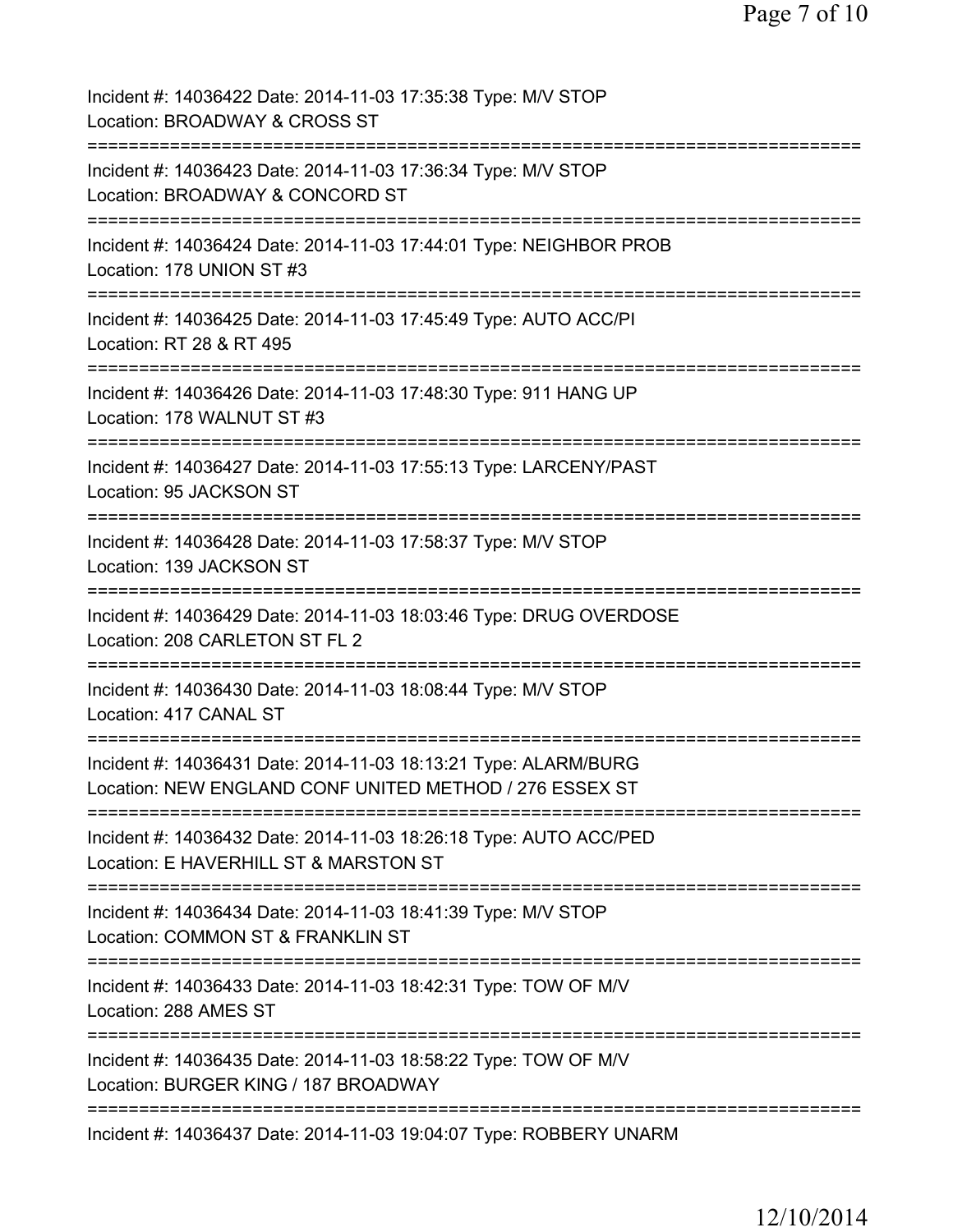Location: COMMON ST & JACKSON ST =========================================================================== Incident #: 14036436 Date: 2014-11-03 19:04:25 Type: DISTURBANCE Location: 490 HAMPSHIRE ST =========================================================================== Incident #: 14036438 Date: 2014-11-03 19:24:15 Type: M/V STOP Location: COLUMBIA GAS / 55 MARSTON ST =========================================================================== Incident #: 14036439 Date: 2014-11-03 19:51:02 Type: UNWANTEDGUEST Location: 2 GROVE ST =========================================================================== Incident #: 14036440 Date: 2014-11-03 19:54:51 Type: AUTO ACC/NO PI Location: BROADWAY & N CANAL ST =========================================================================== Incident #: 14036441 Date: 2014-11-03 19:58:45 Type: HARASSMENT Location: 76 CRESCENT ST =========================================================================== Incident #: 14036442 Date: 2014-11-03 20:05:41 Type: STOLEN PROP Location: 355 PARK ST =========================================================================== Incident #: 14036443 Date: 2014-11-03 20:11:33 Type: WARRANT SERVE Location: 194 LAWRENCE ST =========================================================================== Incident #: 14036444 Date: 2014-11-03 20:13:10 Type: FIRE Location: 106 MARKET ST =========================================================================== Incident #: 14036445 Date: 2014-11-03 20:20:12 Type: WARRANT SERVE Location: 239 JACKSON ST =========================================================================== Incident #: 14036446 Date: 2014-11-03 20:21:00 Type: A&B D/W/ PROG Location: 23 FOREST ST =========================================================================== Incident #: 14036447 Date: 2014-11-03 20:26:13 Type: KEEP PEACE Location: 247 SALEM ST FL 2 =========================================================================== Incident #: 14036448 Date: 2014-11-03 20:27:44 Type: SUS PERS/MV Location: 147 LAWRENCE ST =========================================================================== Incident #: 14036449 Date: 2014-11-03 20:38:14 Type: DOMESTIC/PROG Location: 22 GREENWOOD ST =========================================================================== Incident #: 14036450 Date: 2014-11-03 20:47:18 Type: GENERAL SERV Location: 190 LAWRENCE ST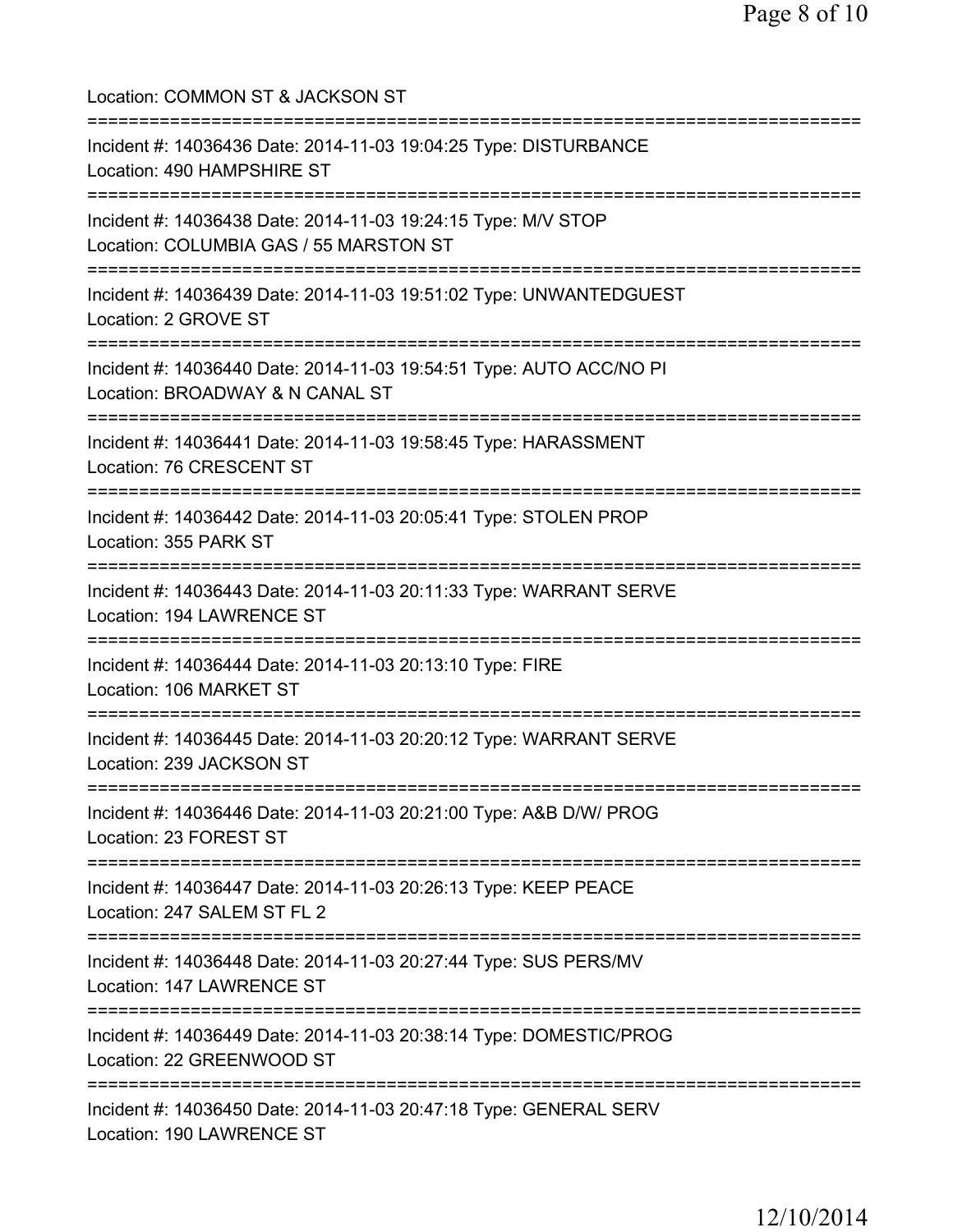| Incident #: 14036451 Date: 2014-11-03 20:53:54 Type: NOISE ORD<br>Location: 132 E HAVERHILL ST FL 2                |
|--------------------------------------------------------------------------------------------------------------------|
| Incident #: 14036452 Date: 2014-11-03 20:57:45 Type: WARRANT SERVE<br>Location: 277 SALEM ST FL 3                  |
| Incident #: 14036453 Date: 2014-11-03 21:02:24 Type: DISORDERLY<br>Location: 400 S BROADWAY                        |
| Incident #: 14036454 Date: 2014-11-03 21:07:57 Type: MEDIC SUPPORT<br>Location: 50 BROADWAY                        |
| Incident #: 14036455 Date: 2014-11-03 21:20:36 Type: SUS PERS/MV<br>Location: 52 NEWBURY ST                        |
| Incident #: 14036456 Date: 2014-11-03 21:25:50 Type: ALARM/BANK<br>Location: 10 S BROADWAY                         |
| Incident #: 14036457 Date: 2014-11-03 21:32:45 Type: M/V STOP<br>Location: FALLS BRIDGE / null                     |
| Incident #: 14036458 Date: 2014-11-03 21:41:48 Type: M/V STOP<br>Location: 205 BROADWAY                            |
| Incident #: 14036459 Date: 2014-11-03 21:44:18 Type: ALARM/BURG<br>Location: EVANGELICAL CHURCH / 201 HAVERHILL ST |
| Incident #: 14036460 Date: 2014-11-03 22:36:36 Type: M/V STOP<br>Location: NEWBURY ST & ORCHARD ST                 |
| Incident #: 14036461 Date: 2014-11-03 22:56:01 Type: ALARMS<br>Location: 272 S BROADWAY                            |
| Incident #: 14036462 Date: 2014-11-03 22:56:37 Type: INVEST CONT<br>Location: 32 LAWRENCE ST                       |
| Incident #: 14036463 Date: 2014-11-03 22:58:06 Type: DOMESTIC/PROG<br>Location: 715 HAVERHILL ST FL 2              |
| Incident #: 14036464 Date: 2014-11-03 23:01:22 Type: ALARM/BURG<br>Location: 131 DRACUT ST                         |
|                                                                                                                    |